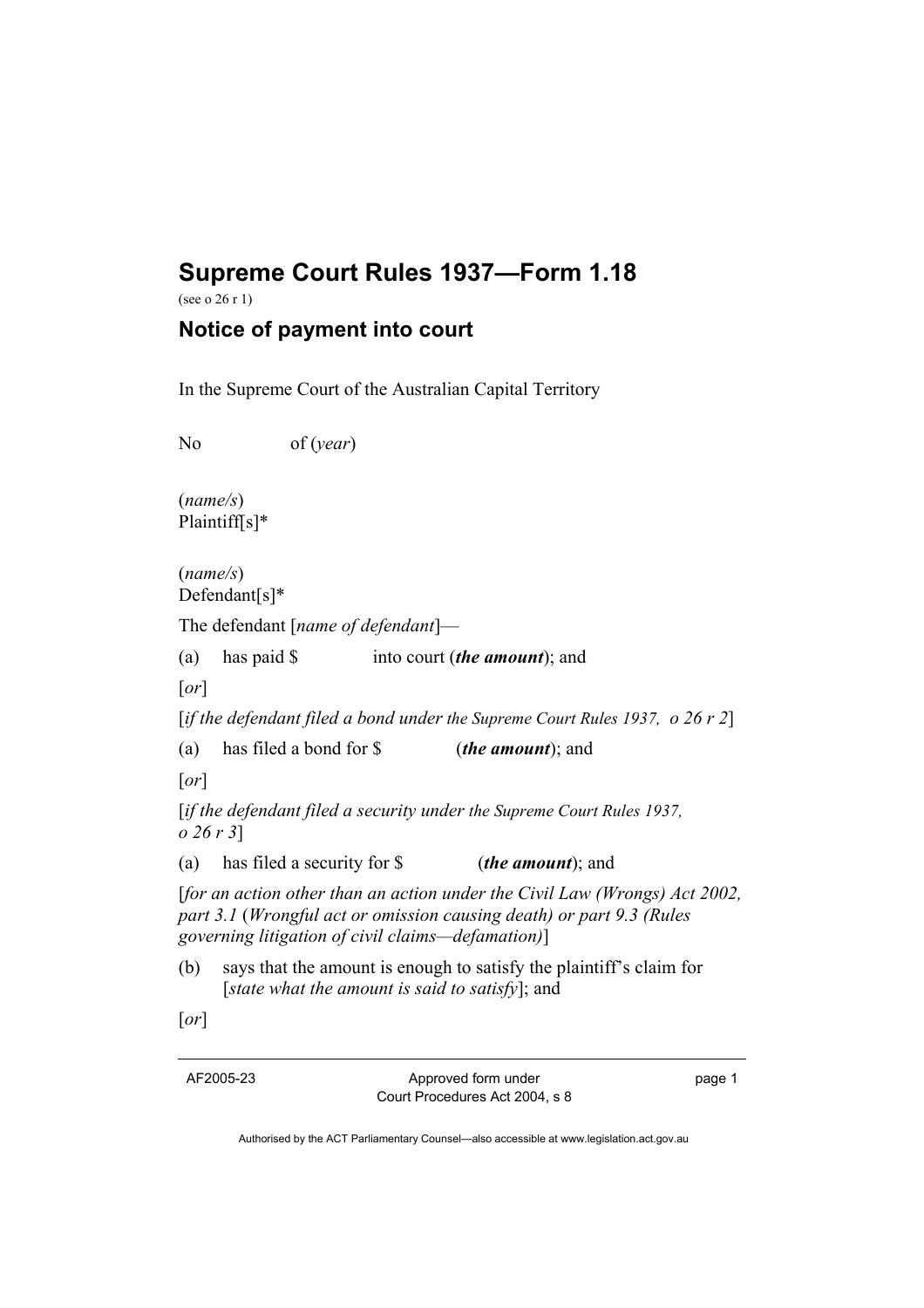(b) [*unless the Court otherwise orders, and if there are 2 or more causes of action joined in a single action, and an amount is paid into court in satisfaction of 1 or more of the claims*] says that part of the amount, \$ (*state amount*) is enough to satisfy the plaintiff's claim for [*state what that part is said to satisfy*] and the rest of the amount is enough to satisfy the plaintiff's claim for [*state what the rest is said to satisfy*]; and

[*or*]

[*for an action under the Civil Law (Wrongs) Act 2002, part 3.1*]

- (b) says that the amount is sufficient compensation for the benefit of the people for whose benefit the action under the *Civil Law (Wrongs) Act 2002*, part 3.1 (Wrongful act or omission causing death) is brought, and who are entitled to compensation under the part; and
- [*or*]
- (b) [*for an action under the Civil Law (Wrongs) Act 2002, part 9.3 (Rules governing litigation of civil claims—defamation)*] pays the amount by way of compensation, satisfaction and amends; and
- (c) [*if the defendant makes a counterclaim, state the relevant matters mentioned in the Supreme Court Rules 1937, o 26 r 5 (1) (c)*]; and
- (d) [\*admits/denies] liability.

Date:

Signature of \*[defendant/defendant's solicitor]:

To the \*[plaintiff/plaintiff's solicitor]:

\**strike out if inapplicable*